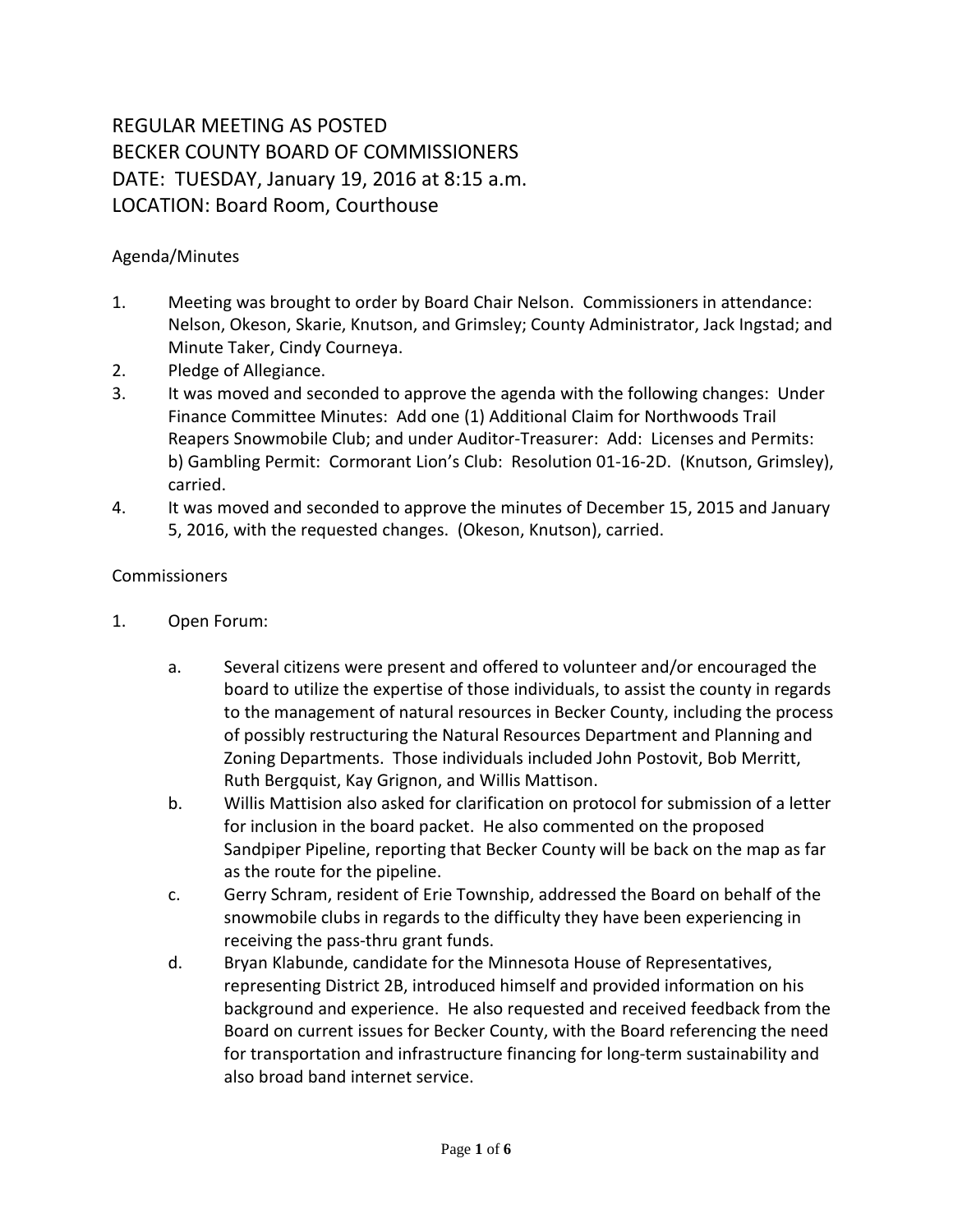- 2. Reports and Correspondence: The Commissioners reported on the following meetings:
	- a. Commissioner Grimsley: Human Services Committee.
	- b. Commissioner Knutson: Environmental Services Committee, Natural Resources Management (NRM) Committee, Central Services (Courthouse) Committee, and met with Commissioner Okeson and County Administrator, Jack Ingstad, in regards to the Dunton Locks Tram.
	- c. Commissioner Okeson: NW Regional Emergency Communications Board, and attended a joint meeting with Becker, Mahnomen, and Clearwater County Sheriff's offices and White Earth Police/Sheriff's office; and a joint meeting with the Becker County Highway Department and the City of Detroit Lakes.
	- d. Commissioner Nelson: Highway Committee, Natural Resources Management Committee, and Central Services (Courthouse) Committee.
	- e. Commissioner Skarie: Safety Committee.
- 3. Appointments: There were none.
- 4. It was moved and seconded to authorize the County Administrator, Jack Ingstad, to move forward with a contract for service with Marty Wiley (Wiley's Forest Land Services), to provide the 2016 Stand Exam List to direct foresters in the selling of the County's Timber and also an updated forest inventory GIS shape file containing the data and map polygons, as presented. (Knutson, Okeson), carried.

It was also reported that Mr. Wiley will need access to the county's computer and software, and the use of a county vehicle for the Stand Exam, with it recommended that authorization be obtained for the vehicle use through MCIT.

- 5. Discussion was held on restructuring of the Natural Resources and Planning and Zoning Departments, with options presented. There was overall support to continue moving forward with Option 3, with changes as discussed. Board Chair Nelson recommended that the NRM Committee review and provide their recommendations to the Board at the next meeting, before moving forward with a plan.
- 6. It was moved and seconded to approve the Regular Claims, Auditor's Warrants, Over 90- Day Claims, and additional claim, as presented:
	- a. Auditor's Warrants (Tuesday Bills):
		- i. 01/05/2016 in the amount of \$13,605.92;
		- ii. 01/13/2016 in the amount of \$801,710.08;
		- For a total of \$815,316.00
	- b. Over 90-Days:
		- i. Essentia Health, in the amount of \$774.00 (invoice just received);
		- ii. Mn Department of Corrections, in the amount of \$7,533.19 (delayed for correction);
		- iii. Sanford Health, in the amount of \$1,389.00 (invoice just received);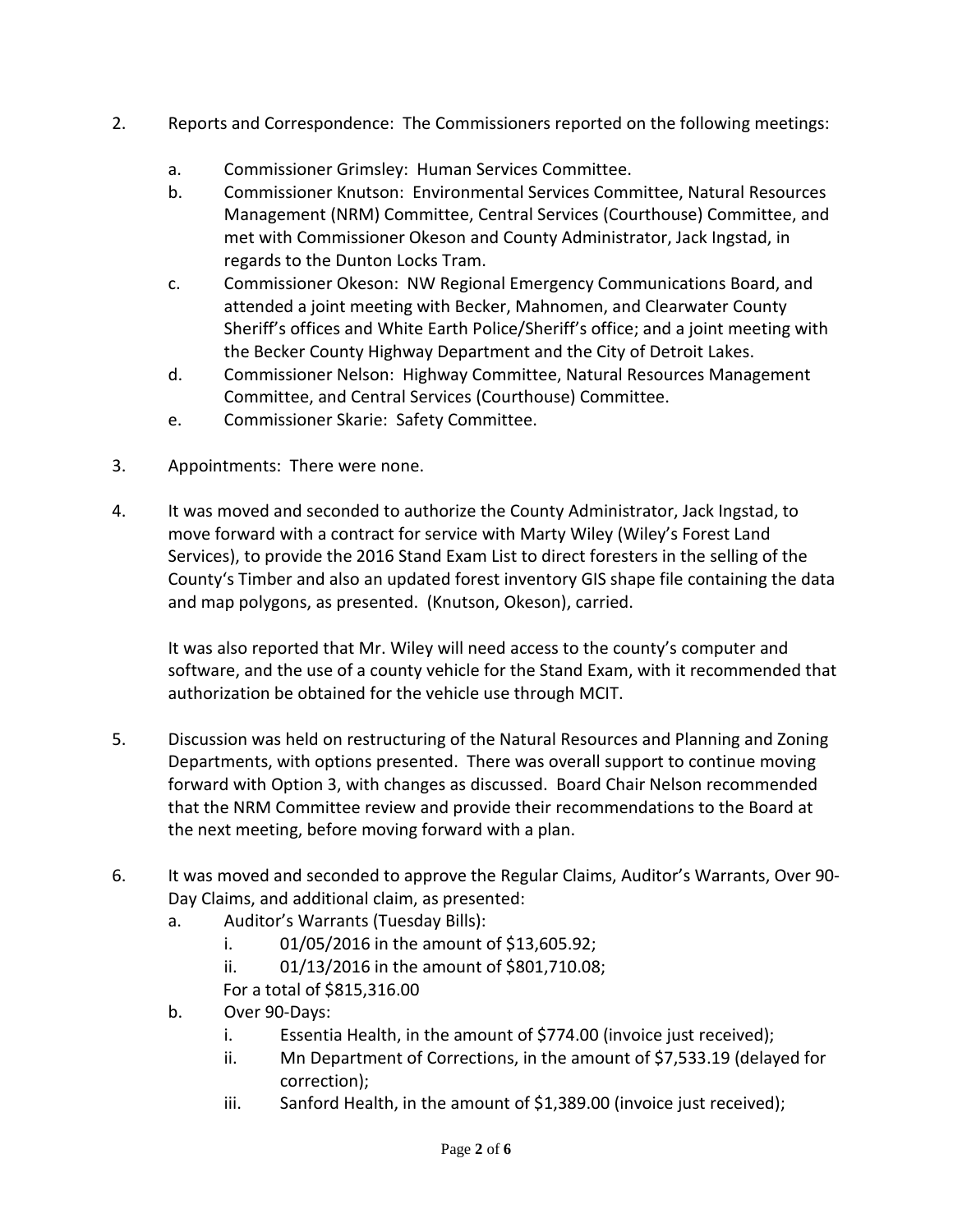- iv. Sanford Health, in the amount of \$1,242.00 (invoice just received);
- v. Office Depot, in the amount of \$19.19 (credit correction).
- c. Additional Claim:
	- i. Northwoods Trail Reapers, in the amount of \$14,346.05 for Snowmobile Trail Assistance Program pass-thru grant funds, as presented.

(Knutson, Skarie), carried.

7. It was moved and seconded to amend the county procurement procedure to authorize the inclusion of pass-thru snowmobile grant funds in the "Tuesday warrants" moving forward, as discussed. (Knutson, Okeson), carried.

Auditor-Treasurer: Mary Hendrickson presented:

- 1. Licenses and Permits:
	- a. It was moved and seconded to approve Resolution 01-16-2A, to approve the Gambling Application for Exempt Permit to conduct Bingo on January 23, 2016 by the Detroit Lakes Breakfast Rotary, for operations at Bleachers Bar and Grill, 25807 County Road 22, Detroit lakes, MN, in Lakeview Township. (Knutson, Skarie), carried.
	- b. It was moved and seconded to approve Resolution 01-16-2D, to approve the Gambling Application for Exempt Permit to conduct a Raffle for the Cormorant Lions Club, on May 14, 2016, for operations at the Cormorant Community Center, 10929 County Highway 5, Pelican Rapids, MN, in Cormorant Township. (Knutson, Okeson), carried.
- 2. It was moved and seconded to approve Resolution 01-16-2B, as presented, to approve the agreement between Becker County and Bruce C. Petersen, as Personal Representative of the Estate of Victor J. Petersen, establishing a boundary line between the Shipman Lake Public Access and private land, based on the 2015 survey and location of the access easement to the private land from County Road 125. (Grimsley, Knutson), carried.
- 3. It was moved and seconded to approve Resolution 01-16-2C, to approve that Becker County formally accept the two year extension granted by the State Auditor's technical correction, as stated; to allow adequate time to review and update Becker County's existing Procurement Procedures Policy. (Grimsley, Okeson), carried.
- 4. It was moved and seconded to accept the October 2015 Cash Comparison and Investment Summary, as presented. (Skarie, Knutson), carried.

Highway: Jim Olson presented:

1. Tom Nixon from MnDOT provided an overview of the West Central Minnesota Toward Zero Death Local Government Presentation. State Highway Patrol Brian Cheney also spoke in reference to DUI arrests, reporting a decrease in the last three years, and attributing this to many factors including more education and an increase in trooper presence.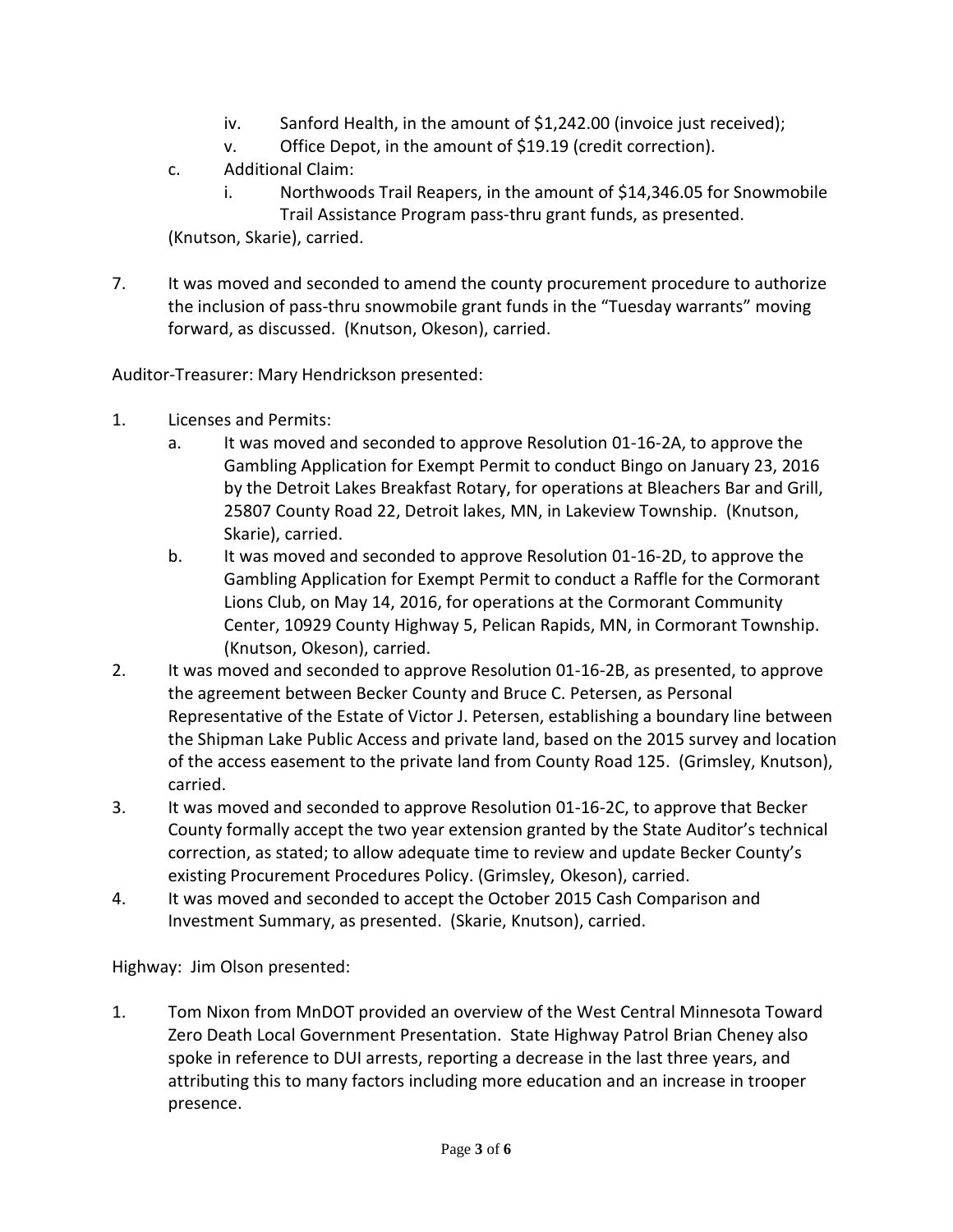- 2. It was moved and seconded to approve Resolution 01-16-2F, as presented, to authorize and direct, the Board Chair, on behalf of Becker County, to execute the Easement Agreement and Memorandum of Easement Agreement on BNSF property to reconstruct the CSAH 7 Bridge over the BNSF railroad corridor in the City of Lake Park, for Project SAP Number: 003-607-022; and that BNSF agrees to grant a permanent easement to Becker County for \$26,000.00, plus a \$2,000.00 processing fee. (Okeson, Skarie), carried.
- 3. Rena Tucker, representing the snowmobile clubs, was present and addressed the Board in reference to the agenda item to install a recreational bridge on Chippewa Trail, and also the need to hire a NRM person, reporting that deadlines are not being met, resulting in the need for her to file extensions.

 It was moved and seconded to approve Resolution 01-16-2G, as presented, to support the grant application by the Northwoods Trail Reapers Snowmobile Club to the MN Department of Natural Resources, for the Federal Recreational Trail Program, to replace a recreational bridge on the Chippewa Snowmobile Trail near Little Bemidji Lake; and if awarded the grant, that Becker County and the Club will accept the grant award and may enter into an agreement with the State of Minnesota for the project. (Knutson, Okeson), carried.

Human Services: John Dinsmore presented:

- 1. It was moved and seconded to approve the following contracts and agreements, as presented:
	- a. Enchanting Events not to exceed \$5,200.00 (covered by grant)
	- b. Lakeland Mental Health in the amount of \$345,149.00 (no change to contract)
	- c. Solutions Behavioral Health in the amount of \$66,464.00
	- d. Stellher Human Services in the amount of \$258,480 (covered by grant)
	- e. White Earth Tribal Mental Health in the amount of \$125,000 (no changes)
	- f. Lutheran Social Services Guardianship/conservatorship services, \$55.50/hour, not to exceed \$13,000 (no change in contract)
	- g. Sjostrom Homes a 2% increase, for an annual cost of \$61,739.00
	- h. Family Resource Center SELF Services, not to exceed \$15,000.00 (covered by grant)
	- i. Family Resource Center Relative Search Services, not to exceed \$80,000.00
	- j. Family Resource Center FGDM (Family Group Decision-Making) Services, Collaboration of 11 counties and White Earth ICW, at a cost of \$155,000.00
	- k. Lakes Crisis Center Positive Connection Services, up to \$210,000.00
	- l. Lakes Crisis Center PSOP (Parent Support Outreach) Services, not to exceed \$8,727.00
	- m. Lutheran Social Services Child Protection, up to \$450,000.00 (no changes)
	- n. Mahube Community Council PSOP Services, not to exceed \$8,727.00, a decrease of \$606.00 from 2015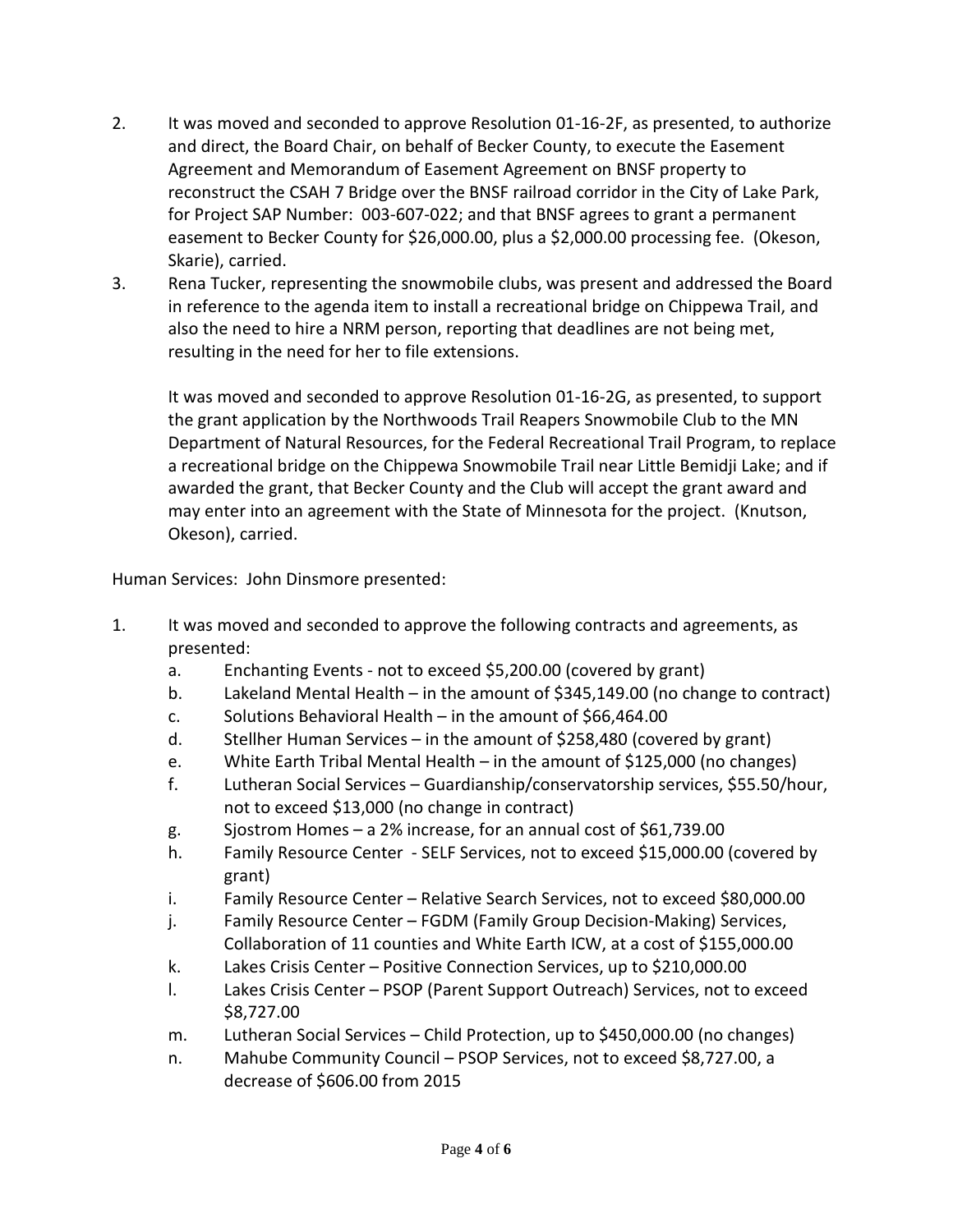o. The Village Family Services – in the amount of \$80,000.00 (no change in contract)

(Knutson, Skarie), carried.

- 2. It was moved and seconded to approve Resolution 01-16-2E, to approve the hiring of two (2) full-time Financial Eligibility Workers through the Merit System, due to an internal promotion and resignation, and if this posting creates other vacancies in the agency, this could include Office Support Specialist or Account Technician, to fill those vacancies through the Merit System List. (Skarie, Grimsley), carried.
- 3. It was moved and seconded to approve the Human Services Claims for Human Services, Community Health, and Transit, as presented. (Skarie, Knutson), carried.

Natural Resources Management (NRM):

- 1. It was moved and seconded to approve awarding the 2017 Containerized Tree Seedling contract to PRT, USA, Inc., and to accept the low bid of \$14,027.50, as presented. (Knutson, Skarie), carried.
- 2. It was moved and seconded to approve awarding the 2016 Tree Planting contract to Superior Forestry Service, and to accept the low bid of \$45.60 per 1,000 trees, as presented. (Okeson, Skarie), carried.

Assessor: Steve Carlson presented:

1. It was moved and seconded to approve Resolution 01-16-2H, to eliminate the Officer Manager position and create an additional full-time Property Tax Specialist position and then advertise, interview, and hire for that position, and if filling this position creates another vacancy in the office, to then advertise, interview, and hire for that position. (Okeson, Knutson), carried.

Emergency Management: Craig Fontaine presented:

1. It was moved and seconded to authorize the payment for the renewal of the CodeRED Services Extension Agreement and CodeRED Warning Extension Agreement with Emergency Communications Network, LLC, effective January 1, 2016 through December 31, 2016, for a total amount of \$18,999.00. (Okeson, Nelson), carried.

Sheriff: Courthouse Security: Sheriff Todd Glander, Shane Richards, and Dick Goodmanson presented:

1. Sheriff Todd Glander presented a list of recommendations to the Board pertaining to Courthouse Security, for discussion purposes mainly. The Board provided their input and feedback, with support given for many of the items presented, with the exception of the recommendation to only have one access point to the courthouse. Board Chair Nelson recommended surveying the employees and polling citizens, to receive their input.